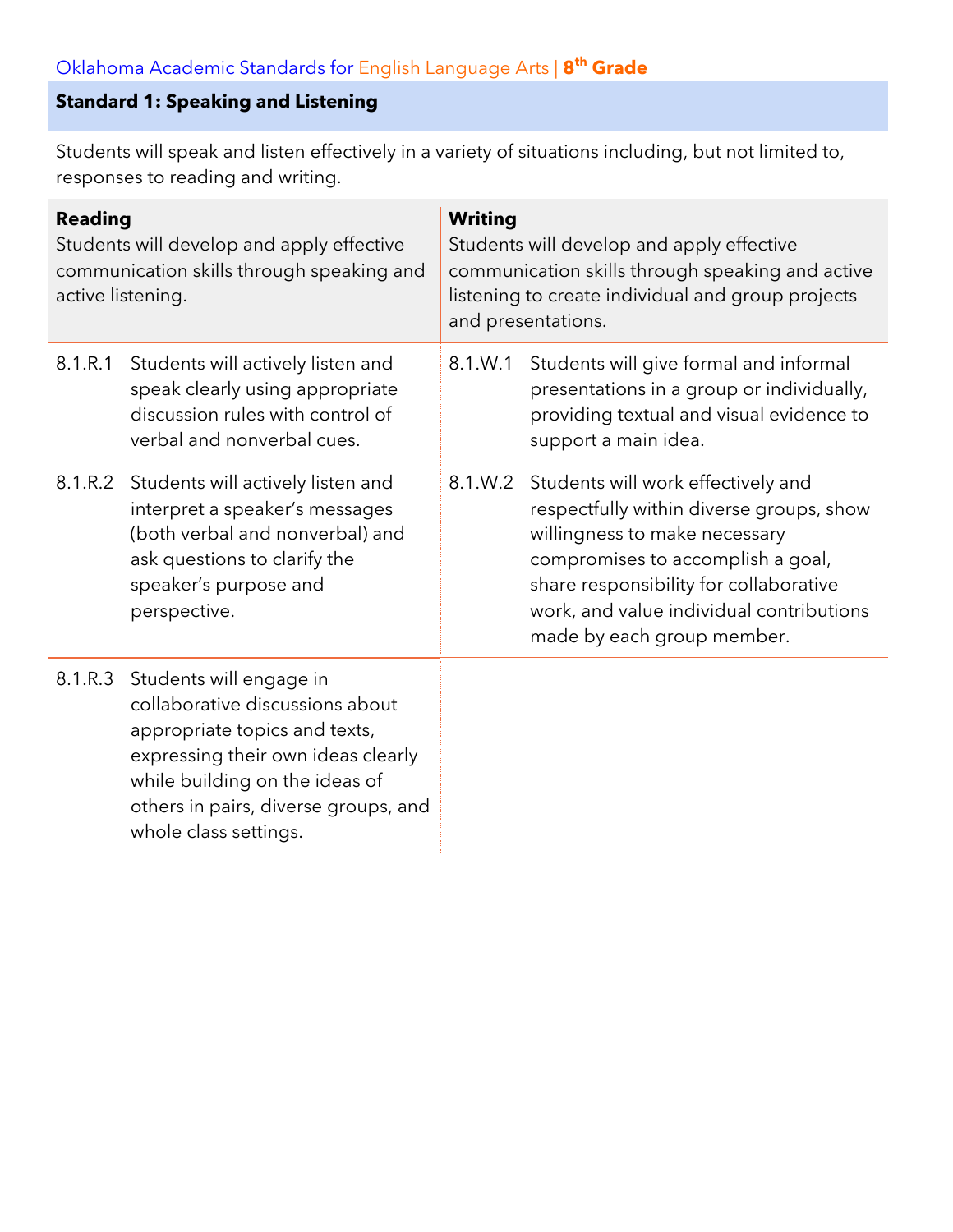#### **Standard 2: Reading Foundations/Reading and Writing Process**

Students will develop foundational skills for future reading success by working with sounds, letters, and text. Students will use a variety of recursive reading and writing processes.

#### **Fluency**

Students will recognize high- frequency words and read grade-level text smoothly and accurately, with expression that connotes comprehension.

- 8.2.F.1 Students will read high frequency and irregularly spelled grade-level words with automaticity in text.
- 8.2.F.2 Students will orally read grade-level text at an appropriate rate, smoothly and accurately, with expression that connotes comprehension.

*Students will continue to review and apply earlier grade level expectations for this standard. If these fluency skills are not mastered, students will address skills from previous grades.*

| <b>Reading</b><br>Students will read and comprehend<br>increasingly complex literary and<br>informational texts. |                                                                                                                                              | <b>Writing</b><br>Students will develop and strengthen writing by<br>engaging in a recursive process that includes<br>prewriting, drafting, revising, editing, and<br>publishing. |                                                                                                                                                                                                                              |  |
|------------------------------------------------------------------------------------------------------------------|----------------------------------------------------------------------------------------------------------------------------------------------|-----------------------------------------------------------------------------------------------------------------------------------------------------------------------------------|------------------------------------------------------------------------------------------------------------------------------------------------------------------------------------------------------------------------------|--|
| 8.2.R.1                                                                                                          | Students will summarize and<br>paraphrase ideas, while maintaining<br>meaning and a logical sequence of<br>events, within and between texts. | 8.2.W.1                                                                                                                                                                           | Students will apply components of a<br>recursive writing process for multiple<br>purposes to create a focused,<br>organized, and coherent piece of<br>writing.                                                               |  |
|                                                                                                                  | 8.2.R.2 Students will analyze details in<br>literary and nonfiction/informational<br>texts to evaluate patterns of genres.                   | 8.2.W.2                                                                                                                                                                           | Students will plan (e.g., outline) and<br>prewrite a first draft as necessary.                                                                                                                                               |  |
|                                                                                                                  | 8.2.R.3 Students will generalize main ideas<br>with supporting details in a text.                                                            | 8.2.W.3                                                                                                                                                                           | Students will develop drafts by<br>choosing an organizational structure<br>(e.g., description, compare/contrast,<br>sequential, problem/solution,<br>cause/effect, etc.) and building on<br>ideas in multi-paragraph essays. |  |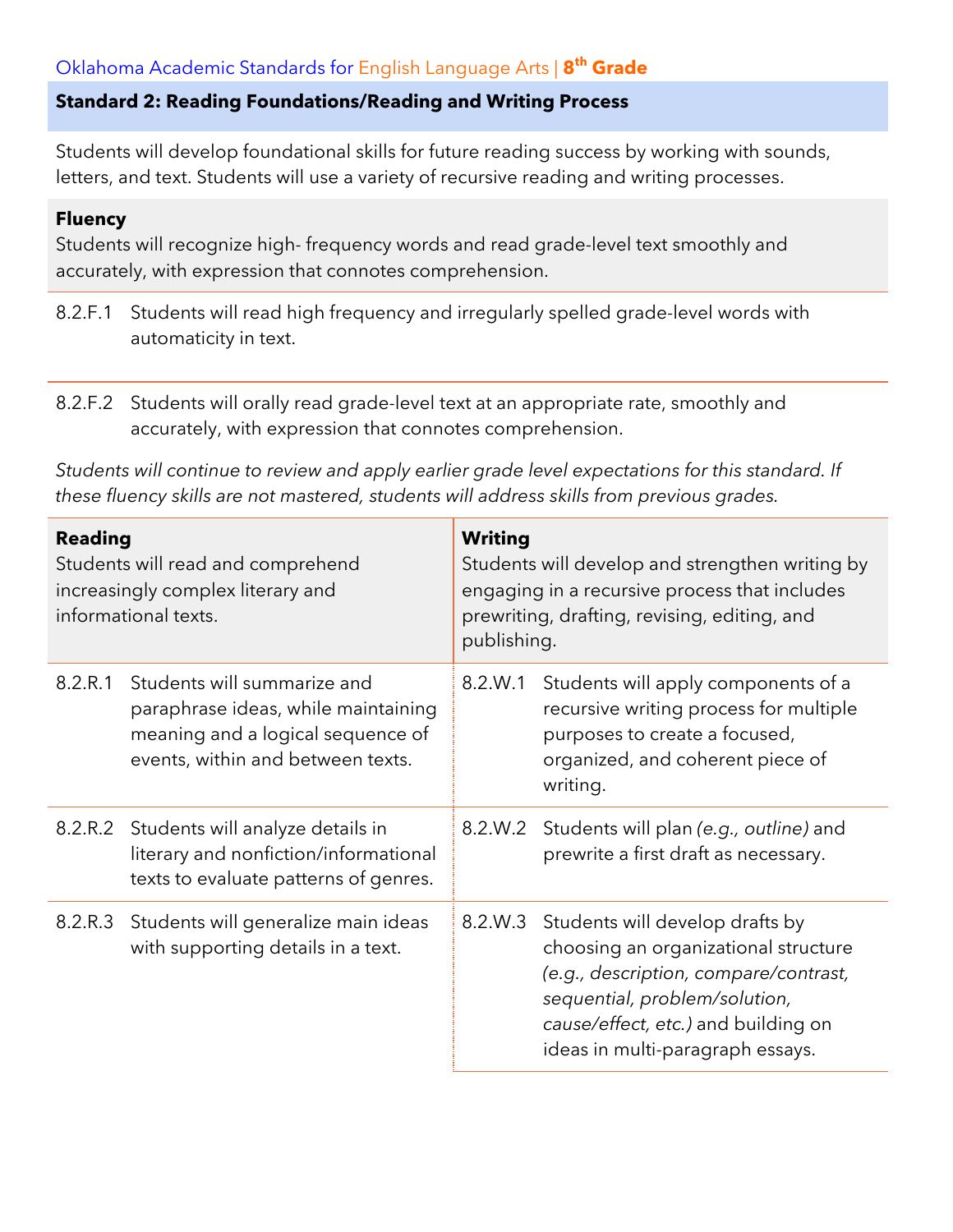|  | 8.2.W.4 Students will edit and revise multiple<br>drafts for organization, transitions to<br>improve coherence and meaning,<br>sentence variety, and use of consistent<br>point of view. |
|--|------------------------------------------------------------------------------------------------------------------------------------------------------------------------------------------|
|  | 8.2.W.5 Students will use resources to find<br>correct spellings of words (e.g., word<br>wall, vocabulary notebook, print and<br>electronic dictionaries, and spell-<br>check).          |

### **Standard 3: Critical Reading and Writing**

Students will apply critical thinking skills to reading and writing.

| <b>Reading</b><br>Students will comprehend, interpret,<br>evaluate, and respond to a variety of complex<br>texts of all literary and informational genres<br>from a variety of historical, cultural, ethnic,<br>and global perspectives. |                                                                                                                                                                                                   | <b>Writing</b><br>Students will write for varied purposes and<br>audiences in all modes, using fully developed<br>ideas, strong organization, well-chosen words,<br>fluent sentences, and appropriate voice. |                                                                                                                                                                                                                      |
|------------------------------------------------------------------------------------------------------------------------------------------------------------------------------------------------------------------------------------------|---------------------------------------------------------------------------------------------------------------------------------------------------------------------------------------------------|--------------------------------------------------------------------------------------------------------------------------------------------------------------------------------------------------------------|----------------------------------------------------------------------------------------------------------------------------------------------------------------------------------------------------------------------|
| 8.3.R.1                                                                                                                                                                                                                                  | Students will analyze works written<br>on the same topic and compare the<br>methods the authors use to achieve<br>similar or different purposes and<br>include support using textual<br>evidence. | 8.3.W.1                                                                                                                                                                                                      | <b>NARRATIVE</b><br>Students will write narratives<br>incorporating characters, plot <i>(i.e.</i> ,<br>flashback and foreshadowing), setting,<br>point of view, conflict, dialogue, and<br>sensory details.          |
|                                                                                                                                                                                                                                          | 8.3.R.2 Students will evaluate points of view<br>and perspectives and describe how<br>this affects grade-level literary<br>and/or informational text.                                             | 8.3.W.2                                                                                                                                                                                                      | <b>INFORMATIVE</b><br>Students will compose essays and<br>reports about topics, incorporating<br>evidence (e.g., specific facts,<br>examples, details) and maintaining an<br>organized structure and a formal style. |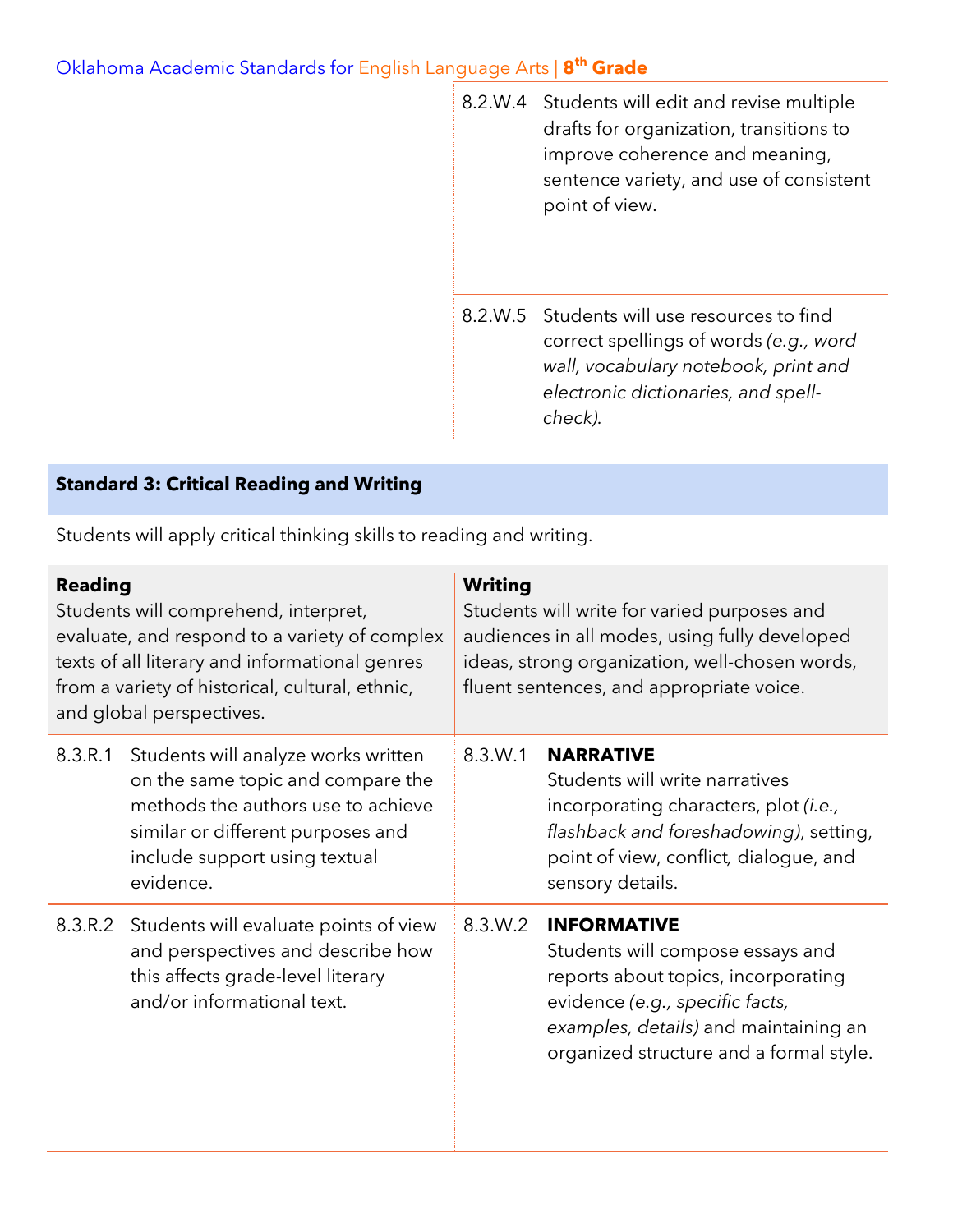|         | 8.3.R.3 Students will analyze how authors<br>use key literary elements to<br>contribute to the meaning of a text:<br>setting<br>$\bullet$<br>plot<br>$\bullet$<br>characters ( <i>i.e.</i> , protagonist,<br>antagonist)<br>characterization<br>$\bullet$<br>theme<br>$\bullet$<br>conflict (i.e., internal and<br>external) | 8.3.W.3 | <b>ARGUMENT - Grade Level Focus</b><br>Students will introduce a claim,<br>recognize at least one claim from an<br>opposing viewpoint, and organize<br>reasons and evidences, using credible<br>sources. |
|---------|------------------------------------------------------------------------------------------------------------------------------------------------------------------------------------------------------------------------------------------------------------------------------------------------------------------------------|---------|----------------------------------------------------------------------------------------------------------------------------------------------------------------------------------------------------------|
|         | 8.3.R.4 Students will evaluate literary<br>devices to support interpretations of<br>literary texts:<br>simile<br>$\bullet$<br>metaphor<br>$\bullet$<br>personification<br>$\bullet$<br>onomatopoeia<br>$\bullet$<br>hyperbole<br>$\bullet$<br>imagery<br>٠<br>tone<br>symbolism<br>irony<br>٠                                | 8.3.W.4 | Students will show relationships<br>among the claim, reasons, and<br>evidence and include a conclusion that<br>follows logically from the information<br>presented.                                      |
| 8.3.R.5 | Students will evaluate textual<br>evidence to determine whether a<br>claim is substantiated or<br>unsubstantiated.                                                                                                                                                                                                           |         |                                                                                                                                                                                                          |
| 8.3.R.6 | Students will analyze the structures<br>of texts (e.g., compare/contrast,<br>problem/solution, cause/effect,<br>claims/evidence) and content by<br>making complex inferences about<br>texts to draw logical conclusions<br>from textual evidence.                                                                            |         |                                                                                                                                                                                                          |
| 8.3.R.7 | Students will make connections (e.g.,<br>thematic links, literary analysis)<br>between and across multiple texts<br>and provide textual evidence to<br>support their inferences.                                                                                                                                             |         |                                                                                                                                                                                                          |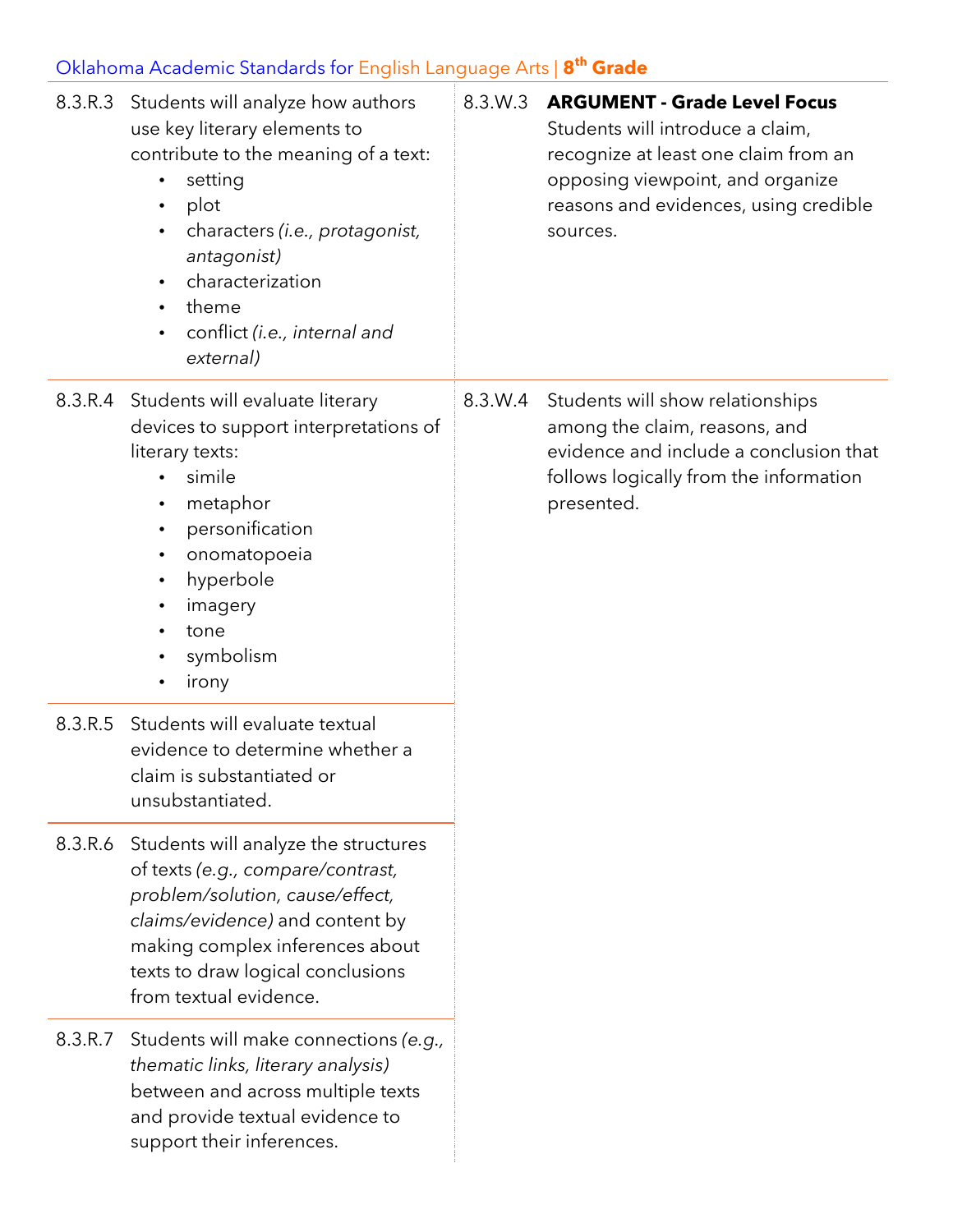### **Standard 4: Vocabulary**

Students will expand their working vocabularies to effectively communicate and understand texts.

| <b>Reading</b><br>Students will expand academic, domain-<br>appropriate, grade-level vocabularies through<br>reading, word study, and class discussion. |                                                                                                                                                                                                                    | <b>Writing</b><br>Students will apply knowledge of<br>vocabularies to communicate by using<br>descriptive, academic, and domain-<br>appropriate abstract and concrete words in<br>their writing. |                                                                                                                 |
|---------------------------------------------------------------------------------------------------------------------------------------------------------|--------------------------------------------------------------------------------------------------------------------------------------------------------------------------------------------------------------------|--------------------------------------------------------------------------------------------------------------------------------------------------------------------------------------------------|-----------------------------------------------------------------------------------------------------------------|
| 8.4.R.1                                                                                                                                                 | Students will increase knowledge of<br>academic, domain-appropriate, grade-<br>level vocabulary to infer meaning of<br>grade-level text.                                                                           | 8.4.W.1                                                                                                                                                                                          | Students will use domain-<br>appropriate vocabulary to<br>communicate ideas in writing<br>clearly.              |
| 8.4.R.2                                                                                                                                                 | Students will use word parts (e.g., affixes,<br>Greek and Latin roots, stems) to define<br>and determine the meaning of<br>increasingly complex words.                                                             | 8.4.W.2                                                                                                                                                                                          | Students will select appropriate<br>language to create a specific<br>effect according to purpose in<br>writing. |
| 8.4.R.3                                                                                                                                                 | Students will use context clues to<br>determine or clarify the meaning of<br>words or distinguish among multiple-<br>meaning words.                                                                                |                                                                                                                                                                                                  |                                                                                                                 |
| 8.4.R.4                                                                                                                                                 | Students will infer the relationships<br>among words with multiple meanings<br>and recognize the connotation and<br>denotation of words.                                                                           |                                                                                                                                                                                                  |                                                                                                                 |
|                                                                                                                                                         | 8.4.R.5 Students will use a dictionary, glossary,<br>or a thesaurus (print and/or electronic) to<br>determine or clarify the meanings,<br>syllabication, pronunciation, synonyms,<br>and parts of speech of words. |                                                                                                                                                                                                  |                                                                                                                 |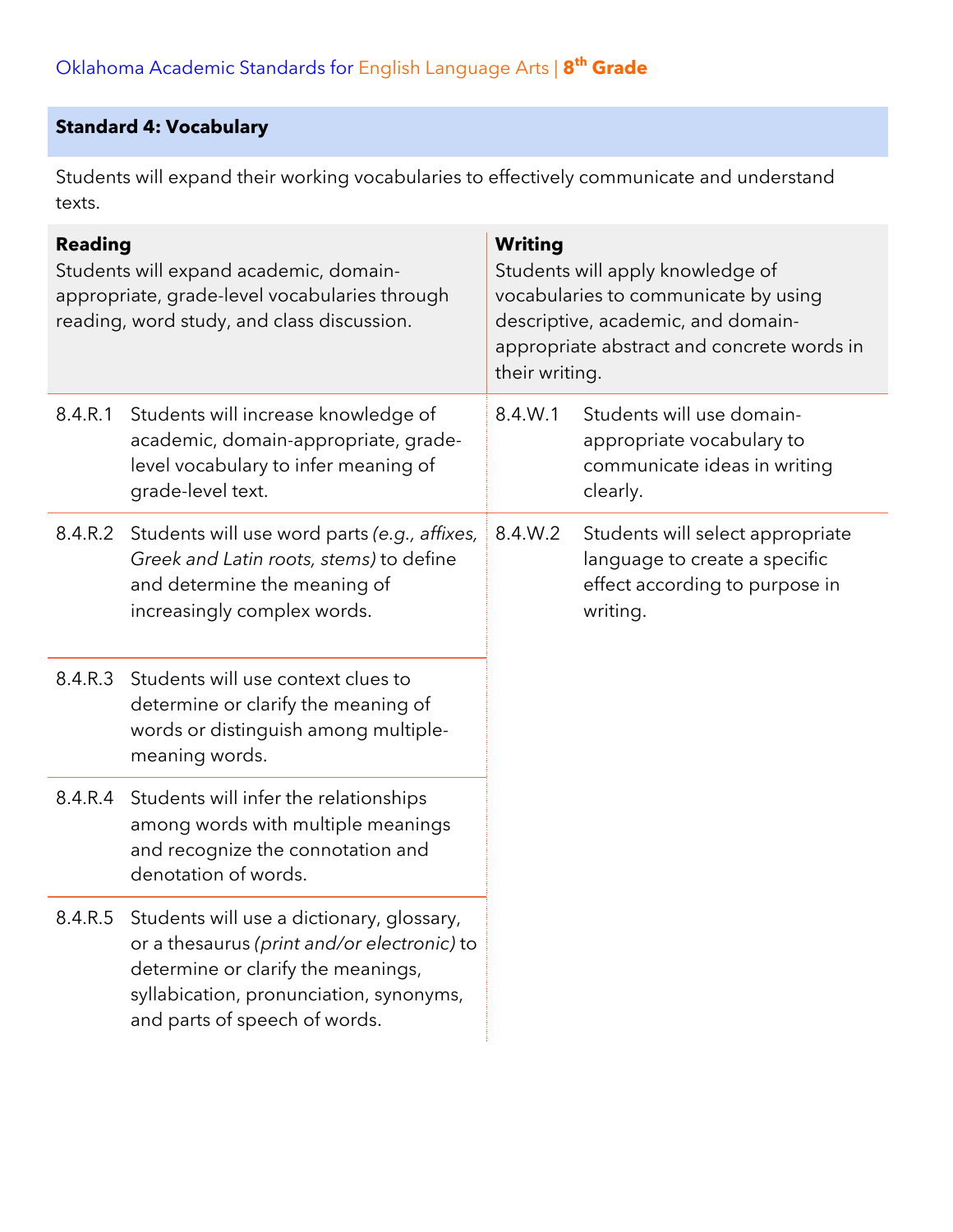## **Standard 5: Language**

Students will apply knowledge of grammar and rhetorical style to reading and writing.

| <b>Reading</b><br>Students will apply knowledge of<br>grammar and rhetorical style to analyze<br>and evaluate a variety of texts. |                                                                                                            | <b>Writing</b><br>Students will demonstrate command of Standard<br>English grammar, mechanics, and usage through<br>writing and other modes of communication. |                                                                                                                                                       |  |
|-----------------------------------------------------------------------------------------------------------------------------------|------------------------------------------------------------------------------------------------------------|---------------------------------------------------------------------------------------------------------------------------------------------------------------|-------------------------------------------------------------------------------------------------------------------------------------------------------|--|
| 8.5.R.1                                                                                                                           | Students will recognize the use<br>of verbals (e.g., gerunds,<br>participles, infinitives) and<br>clauses. | 8.5.W.1                                                                                                                                                       | Students will write using correct mechanics<br>with a focus on commas, apostrophes,<br>quotation marks, colons, and semi-colons.                      |  |
|                                                                                                                                   | 8.5.R.2 Students will recognize the use<br>of active and passive voice.                                    | 8.5.W.2                                                                                                                                                       | Students will compose simple, compound,<br>complex, and compound-complex<br>sentences and questions to signal differing<br>relationships among ideas. |  |
| 8.5.R.3                                                                                                                           | Students will recognize and<br>correct inappropriate shifts in<br>verb tense.                              | 8.5.W.3                                                                                                                                                       | Students will use verbals (e.g., gerunds,<br>participles, infinitives) in writing.                                                                    |  |
|                                                                                                                                   | 8.5.R.4 Students will recognize the<br>subject and verb agreement,<br>and correct as necessary.            | 8.5.W.4                                                                                                                                                       | Students will form and use verbs in the<br>active and passive voice.                                                                                  |  |
|                                                                                                                                   |                                                                                                            | 8.5.W.5                                                                                                                                                       | Students will form and use verbs in the<br>indicative, imperative, interrogative,<br>conditional, and subjunctive mood.                               |  |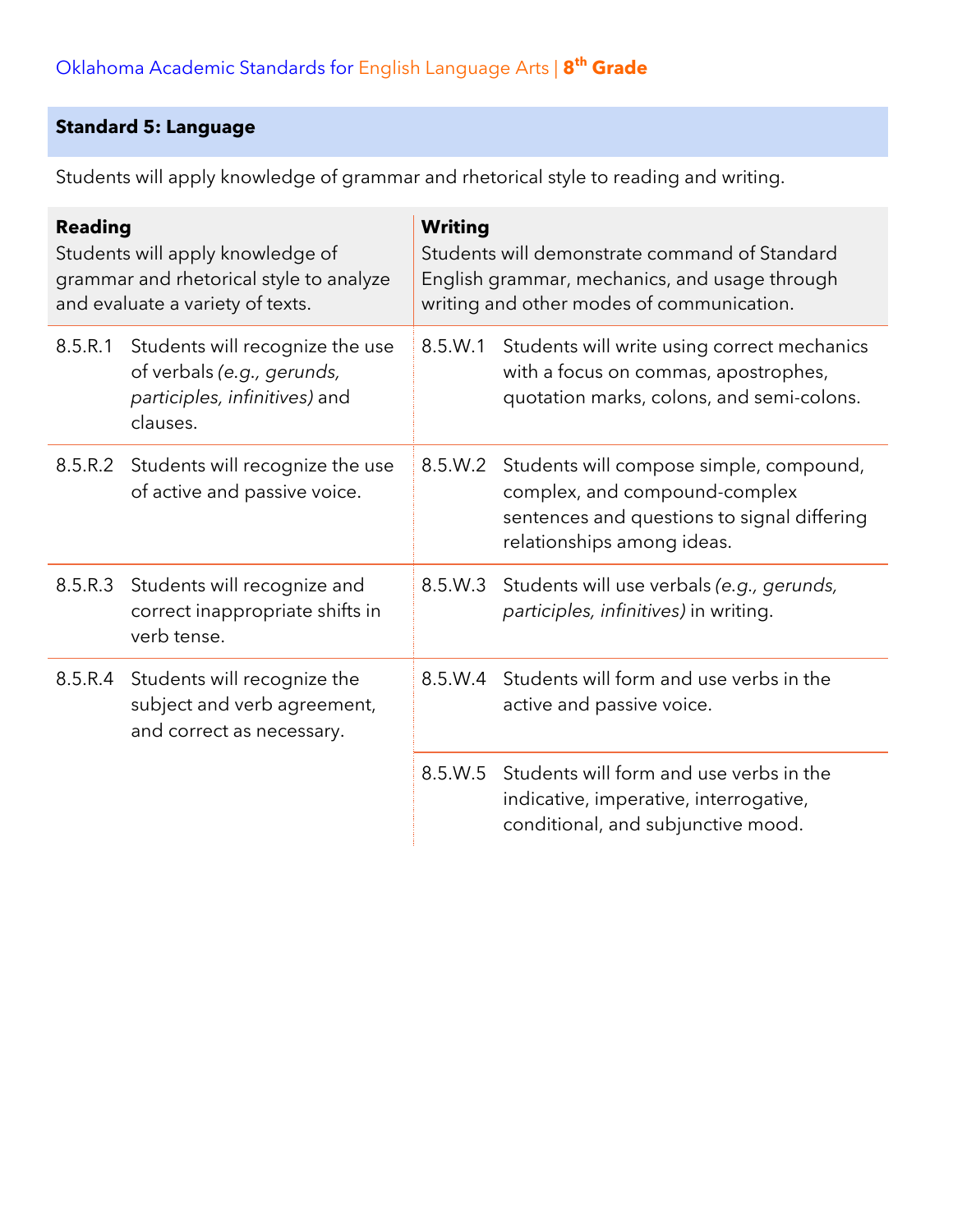#### **Standard 6: Research**

| <b>Reading</b><br>Students will comprehend, evaluate, and<br>synthesize resources to acquire and refine<br>knowledge. |                                                                                                                                                                                | <b>Writing</b><br>Students will summarize and paraphrase, integrate<br>evidence, and cite sources to create reports,<br>projects, papers, texts, and presentations for<br>multiple purposes. |                                                                                                                                                                                                                                      |  |
|-----------------------------------------------------------------------------------------------------------------------|--------------------------------------------------------------------------------------------------------------------------------------------------------------------------------|----------------------------------------------------------------------------------------------------------------------------------------------------------------------------------------------|--------------------------------------------------------------------------------------------------------------------------------------------------------------------------------------------------------------------------------------|--|
| 8.6.R.1                                                                                                               | Students will use their own viable<br>research questions and well-<br>developed thesis statements to<br>find information about a specific<br>topic.                            | 8.6.W.1                                                                                                                                                                                      | Students will write research papers and/or<br>texts independently over extended<br>periods of time (e.g., time for research,<br>reflection, and revision) and for shorter<br>timeframes (e.g., a single sitting or a day or<br>two). |  |
| 8.6.R.2                                                                                                               | Students will follow ethical and<br>legal guidelines for finding and<br>recording information from a<br>variety of primary and secondary<br>sources (e.g., print and digital). | 8.6.W.2                                                                                                                                                                                      | Students will refine and formulate a viable<br>research question and report findings<br>clearly and concisely, using a well-<br>developed thesis statement.                                                                          |  |
| 8.6.R.3                                                                                                               | Students will determine the<br>relevance, reliability, and validity<br>of the information gathered.                                                                            | 8.6.W.3                                                                                                                                                                                      | Students will quote, paraphrase, and<br>summarize findings following an<br>appropriate citation style (e.g., MLA, APA,<br>etc.) and avoiding plagiarism.                                                                             |  |
|                                                                                                                       |                                                                                                                                                                                |                                                                                                                                                                                              | 8.6.W.4 Students will summarize and present<br>information in a report.                                                                                                                                                              |  |

Students will engage in inquiry to acquire, refine, and share knowledge.